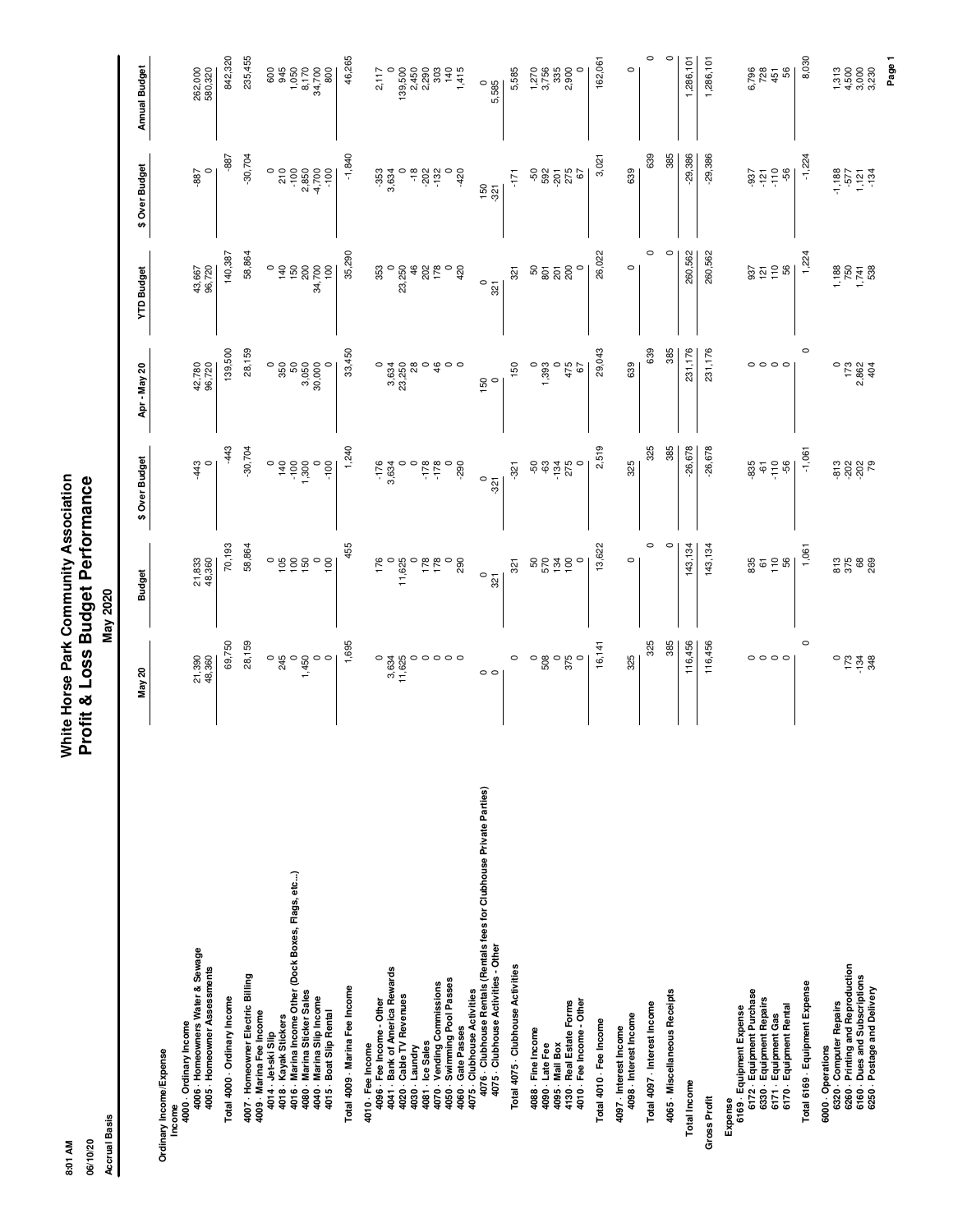White Horse Park Community Association<br>Profit & Loss Budget Performance **8:01 AM White Horse Park Community Association 06/10/20 Profit & Loss Budget Performance** May 2020 **Accrual Basis May 2020**

| ξ<br>ទី | 06/10/20 | Basis<br>Accrual |
|---------|----------|------------------|
|---------|----------|------------------|

|                                                                                                                                                                                                                     | May 20                                                               | <b>Budget</b>                                                | \$ Over Budget                                                     | Apr - May 20                                                 | <b>YTD Budget</b>                                          | \$ Over Budget                                                       | Annual Budget                                                          |
|---------------------------------------------------------------------------------------------------------------------------------------------------------------------------------------------------------------------|----------------------------------------------------------------------|--------------------------------------------------------------|--------------------------------------------------------------------|--------------------------------------------------------------|------------------------------------------------------------|----------------------------------------------------------------------|------------------------------------------------------------------------|
| 6340 · Telephone                                                                                                                                                                                                    | 413                                                                  | 305                                                          | 108                                                                | 1,015                                                        | 610                                                        | 405                                                                  | 3,662                                                                  |
| Total 6000 - Operations                                                                                                                                                                                             | 800                                                                  | 1,830                                                        | $-1,030$                                                           | 4,455                                                        | 4,827                                                      | -372                                                                 | 15,705                                                                 |
| 6109 Automobile Expenses                                                                                                                                                                                            | $\circ$                                                              | 377                                                          | $-377$                                                             | $\circ$                                                      | 782                                                        | $-782$                                                               | 4,411                                                                  |
| 6120 Bank Service Charges<br>6240 - Miscellaneous<br>6115 Bad Debt                                                                                                                                                  | $\circ$<br>$\circ$                                                   | 0<br>$\circ$<br>333                                          | $\circ$<br>$\circ$<br>$-333$                                       | $\circ$ $\overline{\phantom{a}}$<br>$\circ$                  | $\frac{299}{90}$                                           | $\circ$<br>$\circ$<br>-655                                           | 7,650<br>500<br>4,000                                                  |
| 6290 - Other Professional<br>6270 - Professional Fees<br>6565 Accounting<br>6280 Legal Fees                                                                                                                         | 2,566<br>385<br>1,950                                                | 1,950<br>1,238<br>0                                          | 1,329<br>385<br>$\circ$                                            | 8,605<br>3,900<br>5,039                                      | 2,475<br>8,000<br>3,900                                    | 2,564<br>605<br>$\circ$                                              | 20,000<br>23,400<br>14,850                                             |
| Total 6270 Professional Fees                                                                                                                                                                                        | 4,901                                                                | 3,188                                                        | 1,714                                                              | 17,543                                                       | 14,375                                                     | 3,168                                                                | 58,250                                                                 |
| 6317 Electrical - Repairs<br>6315 Grounds - Repairs<br>6331 Boat Yard<br>6326 Water and Sewer<br>6310 Building Repairs<br>6325 - Pool repairs<br>6300 - Repairs                                                     | $\circ$<br>683<br>786<br>$\circ$<br>$\circ$<br>233                   | 190<br>833<br>667<br>2,036<br>$\circ$                        | 833<br>596<br>233<br>$-1,354$<br>-667                              | 786<br>$\circ$<br>500<br>$\circ$<br>683<br>,233              | 3,132<br>366<br>1,667<br>1,333<br>$\circ$                  | 419<br>$-833$<br>$-2,449$<br>1,233<br>$-1,667$                       | 10,000<br>5,000<br>10,000<br>8,000<br>649<br>1,000                     |
| Total 6300 - Repairs                                                                                                                                                                                                | 2,701                                                                | 3,726                                                        | $-1,025$                                                           | 3,201                                                        | 6,498                                                      | $-3,297$                                                             | 34,649                                                                 |
| 6359 Clubhouse                                                                                                                                                                                                      | $\circ$                                                              | 303                                                          | $-303$                                                             | $\circ$                                                      | 313                                                        | $-313$                                                               | 4,870                                                                  |
| 6333 Marina expenses<br>6332 Marina Repairs<br>6329 Waterfront                                                                                                                                                      | $0\frac{3}{43}$                                                      | $\circ$<br>214                                               | $\circ$ $\frac{8}{2}$                                              | $\frac{8}{5}$                                                | 300<br>615                                                 | -300<br>787                                                          | 300<br>2,525                                                           |
| Total 6329 Waterfront                                                                                                                                                                                               | 243                                                                  | 214                                                          | 29                                                                 | 318                                                          | 915                                                        | -597                                                                 | 2,825                                                                  |
| 6410 Water & Sewage<br>6420 - Cable TV<br>6405 Propane<br>6400 Electric<br>6390 Utilities                                                                                                                           | 10,249<br>189<br>$\circ$<br>14,082                                   | 11,238<br>11,382<br>180<br>0                                 | $rac{8}{2.845}$<br>$-1,133$                                        | 189<br>64,170<br>18,710<br>28,164                            | 65,500<br>22,475<br>506<br>22,827                          | $-318$<br>$-1,330$<br>$5,689$<br>4,117                               | 235,455<br>2,804<br>262,000<br>134,850                                 |
| Total 6390 - Utilities                                                                                                                                                                                              | 24,520                                                               | 22,800                                                       | 1,720                                                              | 111,233                                                      | 111,308                                                    | -75                                                                  | 635,109                                                                |
| 6436 · Heating & Airconditioning Annua<br>6434 Pool Management<br>6435 Security Service<br>6430 - Trash Collection<br>6437 Housekeeping<br>6431 Alarm System<br>6433 - Lawn Service<br>6429 Contracts<br>6432 - Ice | $\circ$<br>$\circ$<br>$\circ$<br>$13,950$<br>5,240<br>9,565<br>1,020 | 6,849<br>$\circ$<br>100<br>10,286<br>5,333<br>2,726<br>1,564 | $-100$<br>3,664<br>-93<br>2,717<br>$-1,706$<br>$-1,564$<br>$\circ$ | 21,166<br>$\circ$<br>194<br>100<br>23,250<br>10,700<br>1,235 | 3,128<br>130<br>20,571<br>10,667<br>13,498<br>4,498<br>194 | 7,675<br>2,679<br>$-3,128$<br>$\circ$<br>$\overline{30}$<br>$-3,263$ | 18,769<br>500<br>1,350<br>72,000<br>32,000<br>100,000<br>800<br>36,511 |
| Total 6429 - Contracts                                                                                                                                                                                              | 29,775                                                               | 26,858                                                       | 2,918                                                              | 56,645                                                       | 52,679                                                     | 3,966                                                                | 261,930                                                                |
| 6560 Payroll Expenses                                                                                                                                                                                               | 7,486                                                                | 11,762                                                       | $-4,277$                                                           | 13,250                                                       | 23,524                                                     | $-10,275$                                                            | 141,146                                                                |
| 6580 - Supplies                                                                                                                                                                                                     | 1,719                                                                | 406                                                          | 1,314                                                              | 1,943                                                        | 790                                                        | 1,153                                                                | 6,467                                                                  |
| 6180 - Insurance                                                                                                                                                                                                    | $\circ$                                                              | 0                                                            | 0                                                                  | 0                                                            | $\circ$                                                    | 0                                                                    | 26,200                                                                 |
| 6610 Taxes                                                                                                                                                                                                          | $\circ$                                                              | $\circ$                                                      | 0                                                                  | $\circ$                                                      | $\circ$                                                    | $\circ$                                                              | 4,025                                                                  |
| 6132 - Marina Reserves<br>6133 - General Reserve                                                                                                                                                                    | 2,325<br>3,537                                                       | 2,325<br>3,537                                               | $\circ$<br>$\circ$                                                 | 4,650<br>7,073                                               | 4,650<br>7,073                                             | $\circ$<br>$\circ$                                                   | 27,900<br>42,440                                                       |
| <b>Total Expense</b>                                                                                                                                                                                                | 78,007                                                               | 78,719                                                       | $-712$                                                             | 220,323                                                      | 229,625                                                    | $-9,303$                                                             | 1,286,106                                                              |

**Page 2**